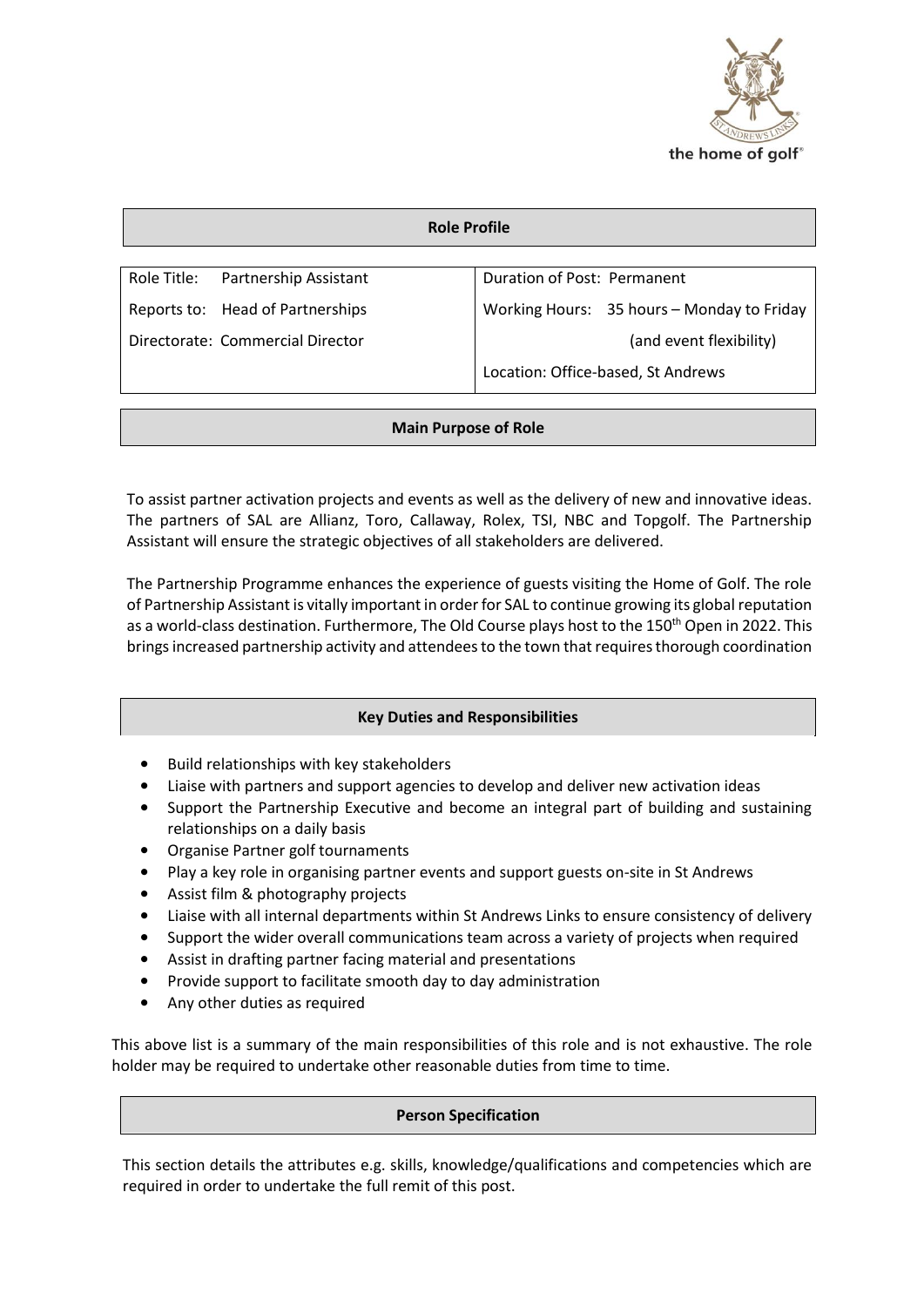

| <b>Attributes</b>    | <b>Essential</b>            | <b>Desirable</b>  | <b>Means of</b>   |
|----------------------|-----------------------------|-------------------|-------------------|
|                      |                             |                   | <b>Assessment</b> |
| <b>Education and</b> | Good basic education        |                   | <b>CV</b>         |
| Qualifications       |                             |                   |                   |
|                      |                             |                   |                   |
| Experience and       |                             |                   | CV & Interview    |
| Knowledge            | Strong IT skills; excellent | Golf knowledge    |                   |
|                      | knowledge of MS Word        | is preferred but  |                   |
|                      | Excel, PowerPoint and       | not essential     |                   |
|                      | Outlook                     |                   |                   |
| Competencies and     |                             |                   | Interview         |
| <b>Skills</b>        | Excellent problem           | Ability to multi- |                   |
|                      | solving skills              | task and work     |                   |
|                      |                             | well under        |                   |
|                      | First-rate organisational   | pressure          |                   |
|                      | and communication           |                   |                   |
|                      | skills                      | Methodical and    |                   |
|                      |                             | creative          |                   |
|                      | Ability to work             |                   |                   |
|                      | independently               |                   |                   |
|                      | Proactive and keen          |                   |                   |
|                      | to contribute as            |                   |                   |
|                      | part of a team              |                   |                   |
|                      |                             |                   |                   |
|                      | Strong prioritising and     |                   |                   |
|                      | organisational skills;      |                   |                   |
|                      | efficient and effective.    |                   |                   |
|                      | Hold a driving licence      |                   |                   |
| Other                | Flexible; willing and able  |                   | Interview         |
| Attributes/Abilities | to learn and develop        |                   |                   |
|                      |                             |                   |                   |
|                      | Ability to work flexible    |                   |                   |
|                      | hours during events         |                   |                   |
|                      |                             |                   |                   |
|                      | Self-motivated with a       |                   |                   |
|                      | positive attitude           |                   |                   |
|                      | Live by our                 |                   |                   |
|                      | organisational values;      |                   |                   |
|                      | Authentic, Responsible,     |                   |                   |
|                      | Open, Passionate and        |                   |                   |
|                      | Enterprising                |                   |                   |

**Essential Criteria** – requirements without which a candidate would not be able to undertake the full remit of the role. Applicants who have not clearly demonstrated in their application that they possess the essential requirements will normally be rejected at the short listing stage.